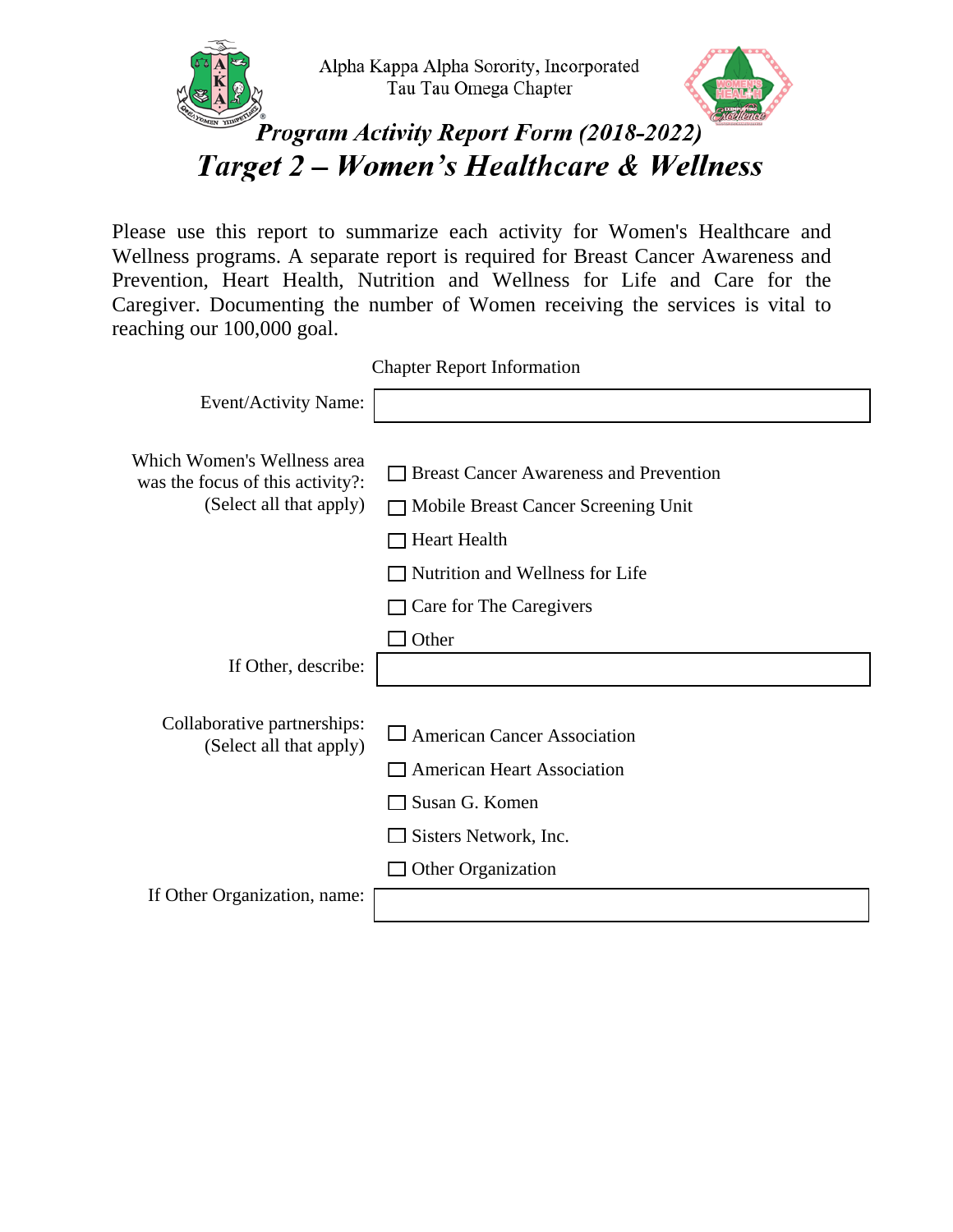| Activity Description:             |                |  |
|-----------------------------------|----------------|--|
|                                   |                |  |
|                                   |                |  |
|                                   |                |  |
|                                   |                |  |
|                                   | 500 characters |  |
| Activity Start Date (m/d/yyyy):   |                |  |
|                                   |                |  |
| Activity End Date (m/d/yyyy):     |                |  |
| *Occurrence Frequency: Select One |                |  |

Number of Persons Attending or Receiving Service from this Activity (face-to-face, social media, webinars, other communications):



Total Volunteer Hours

In this section, round to the nearest whole number. If not applicable, enter 0. Number of Hours of Event(s):

Number of Active Chapter Sorors Participating:

Number of General Members Participating:

Number of Inactive Sorors Participating:

Number of Soror Volunteer Hours (including hours for event preparation):

Number of non-Sorors Participating:

Number of non-Soror Volunteer Hours:

Evaluation

Did the chapter evaluate this activity  $OYes \quad ONo$ 

If yes, date of evaluation

What were the results of the evaluation?  $Q$  Exceeded Expectations

**O** Met Expectations

O Did not Meet Expectations

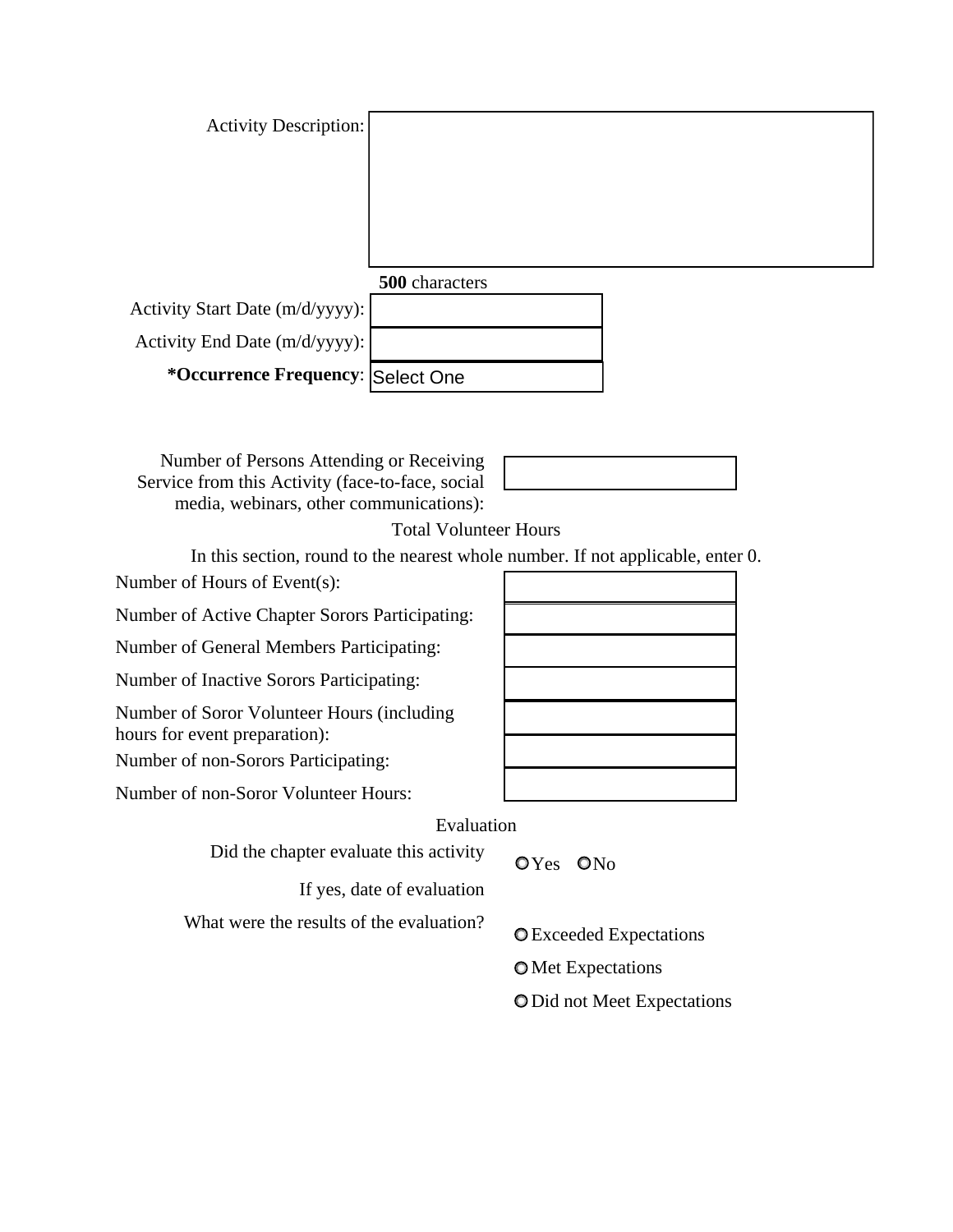| Comments:                                                         |               |                                                                |                |
|-------------------------------------------------------------------|---------------|----------------------------------------------------------------|----------------|
|                                                                   |               |                                                                |                |
|                                                                   |               |                                                                |                |
|                                                                   |               |                                                                | 500 characters |
| Did participants or targeted population evaluate<br>this project? |               | OYes ONo                                                       |                |
| If yes, what were the results of the evaluation?                  |               | <b>O</b> Exceeded Expectations                                 |                |
|                                                                   |               | <b>O</b> Met Expectations                                      |                |
|                                                                   |               | O Did not Meet Expectations                                    |                |
| Comments:                                                         |               |                                                                |                |
|                                                                   |               |                                                                |                |
|                                                                   |               |                                                                |                |
|                                                                   |               |                                                                |                |
|                                                                   |               |                                                                |                |
|                                                                   |               |                                                                |                |
|                                                                   | Communication |                                                                | 500 characters |
| Did the event(s) receive media attention                          |               |                                                                |                |
|                                                                   |               | OYes ON <sub>0</sub><br>Media Attention: Select all that apply |                |
|                                                                   |               | $\square_{\text{TV}}$                                          |                |
|                                                                   |               | <b>]Radio</b>                                                  |                |
|                                                                   |               | Newspaper                                                      |                |
|                                                                   |               | Social Media                                                   |                |
|                                                                   |               | $\Box$ Flyers                                                  |                |
|                                                                   |               |                                                                |                |
|                                                                   |               |                                                                |                |
| Please describe media attention:                                  |               |                                                                |                |
|                                                                   |               |                                                                |                |

Were materials distributed during this activity?  $QY_{\text{es}} QN_0$